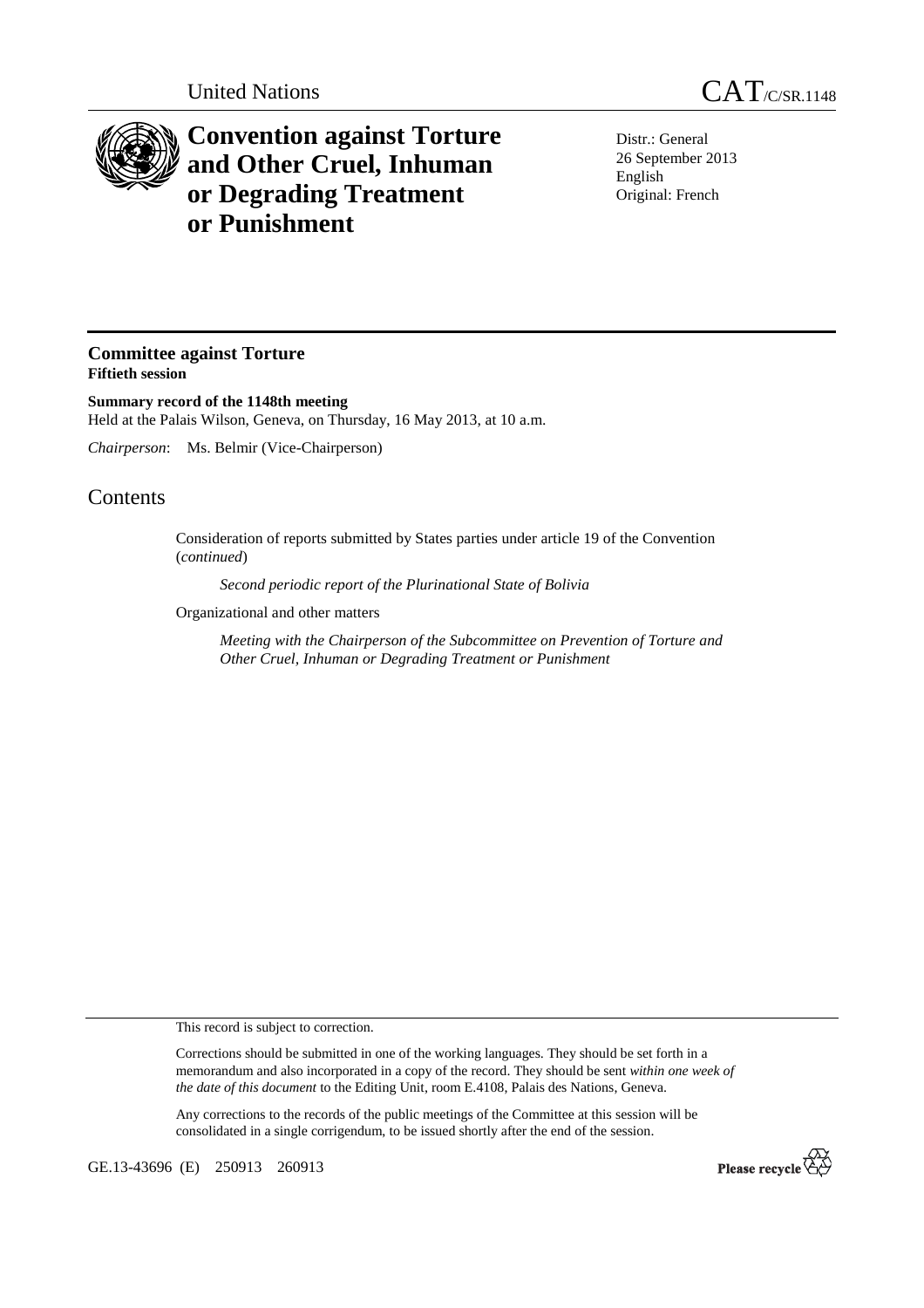*In the absence of Mr. Grossman, Ms. Belmir (Vice-Chairperson) took the chair.* 

*The meeting was called to order at 10.10 a.m.* 

 **Consideration of reports submitted by States parties under article 19 of the Convention** (*continued*)

*Second periodic report of the Plurinational State of Bolivia* (CAT/C/BOL/2; CAT/C/BOL/Q/2/Add.1; CAT/C/BOL/Q/2/Add.2; HRI/CORE/1/Add.54/Rev.2)

1. *At the invitation of the Chairperson, the delegation of the Plurinational State of Bolivia took places at the Committee table.* 

2. **Ms. Navarro Llanos** (Plurinational State of Bolivia) said that torture had its roots in the country's history, and that successive dictatorships had used it as a means of repression and oppression. Civil society protest movements had brought about important changes that had culminated in the promulgation of a new political constitution on 25 January 2009, proclaiming the Plurinational State of Bolivia. In 2006, the Government had adopted a national development plan entitled "Bolivia: Dignity, Sovereignty and Productivity for a Good Life", with the focus on combating social inequality and exclusion and establishing a system of restorative and free justice. It had also adopted the National Human Rights Plan of Action "Bolivia: Dignity for a Good Life" 2009–2013. Article 15 of the Constitution provided that everyone had the right to life and to respect for their physical, psychological and sexual integrity. It prohibited torture and cruel, inhuman or degrading treatment and stipulated that there was no death penalty. The Constitution also provided that international instruments — such as the Convention against Torture and the Inter-American Convention to Prevent and Punish Torture — prevailed over national laws.

3. In the area of legislation, the Plurinational State had prepared a bill on the establishment of a mechanism for the prevention of torture. It had undertaken to bring its Criminal Code and Code of Criminal Procedure into line with the Convention and had submitted to the executive body of the Plurinational Legislative Assembly for approval a bill on the creation of a new Children's and Adolescents' Code, which provided for diminished criminal responsibility for minors. Various other laws had been adopted, including Act No. 251/2012 on the protection of refugees, Organic Act No. 260/2012 on the protection and assistance provided to victims and witnesses, and Act No. 254/2012 on the creation of the Code of Constitutional Procedure.

4. In an effort to combat violence against women, including domestic violence, sexual violence and femicide, the Government had introduced Act No. 243/2012 on the prohibition of political harassment of women, Comprehensive Act No. 263/2012 on trafficking in persons, Comprehensive Act No. 348/2013 guaranteeing a woman's right to a life free of violence, and Act No. 1053/2011 establishing the National Day to Combat All Forms of Violence against Women. In addition, Presidential Decree No. 1363/2012 had created the Committee to Eradicate All Forms of Violence against Women. The Ministry of Justice had devised a national programme to restructure the public and private services working in the area of violence against women, which would involve awareness-raising activities for judicial officials and the general public on those matters.

5. Following the recent recruitment of 83 public defenders, the National Public Defender Service now extended to rural areas. In accordance with the Constitution and the Sentence Enforcement and Supervision Act, detainees had the right, from the very outset of detention, to the services of a lawyer of their choice, to contact a relative, to be examined by an independent doctor and to receive free legal aid.

6. The prison administration ensured that a detention warrant was issued for all persons deprived of their liberty and that detainees were treated well, that they received medical,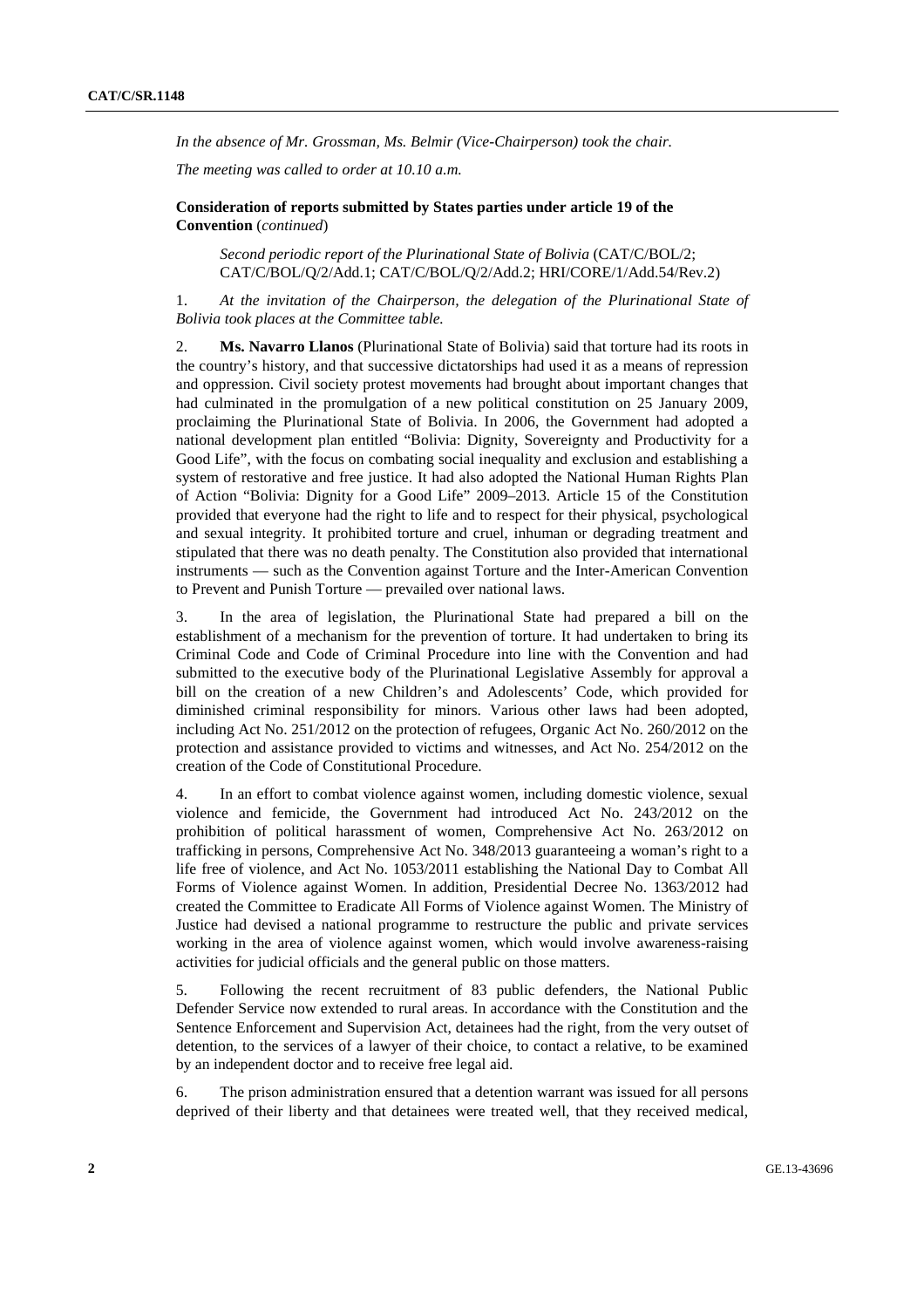psychological and social care and that measures were taken in the event of physical assault. The Directorate-General of Prisons cooperated with the Ombudsman's Office, which was accredited in accordance with the Paris Principles, by allowing it to visit the various places of detention to carry out inspections and investigate possible acts of torture or ill-treatment.

7. Steps had been taken to modernize the judiciary and strengthen the disciplinary regime applicable to judges. Regulations establishing the post of disciplinary judge had been adopted and 21 disciplinary judges had been appointed in June 2012. Disciplinary judges could impose penalties, including suspension, on judges found guilty of misconduct in the exercise of their duties.

8. A national council to combat human trafficking had been set up and a political strategy and national action plan were currently being prepared. A special unit had been established to prosecute cases of trafficking in persons, offences against sexual freedom, and gender-based violence. The Public Prosecution Service, in cooperation with the Ministry of Justice, had prepared a protocol for the specialist care of victims of human trafficking and set up prevention, protection and care mechanisms, as well as criminal prosecution mechanisms, thus providing access to justice, reparation and reintegration of victims into their families and society. The Bolivian Government had also undertaken joint initiatives with Argentina, Brazil, Peru and other Southern Common Market (MERCOSUR) countries to combat trafficking.

9. Pursuant to the Act on Exceptional Reparation for Victims of Political Violence during Periods of Unconstitutional Government, 488 victims and relatives of victims had received compensation. In November 2012, the Ministry of Justice had provided the Legislative Assembly with a list of the victims of political violence on whom the Bolivian State would bestow public honours by way of reparation.

10. The Plurinational State of Bolivia had ratified the Optional Protocol to the Convention against Torture in 2005, and in 2010 had hosted a mission of the Subcommittee on Prevention of Torture, which had highlighted the efforts made by Bolivia to combat torture and ill-treatment and improve conditions of detention. Various facilities had been created in order to resolve the problem of prison overcrowding, including two prisons in the department of Santa Cruz, with a capacity of 288 and 450 respectively. Model rural prisons (*carceletas*) had been opened in five municipalities, and many establishments had been renovated or enlarged. Over 1,000 prisoners were expected to be pardoned under a presidential decree issued in December 2012.

11. The emphasis of training programmes for police officers, judges and prosecutors was placed on constitutional rights, the accountability of public officials, and the obligation to report any acts of torture or abuse of power. Attesting to the determination to put an end to years of impunity, some members of the armed forces and the police, including senior officers, had already been dismissed and in some cases convicted, for having committed, tolerated or covered up acts of torture or ill-treatment.

12. In a 2012 decision, the Plurinational Constitutional Court had concluded that the military courts were not competent to rule in cases of human rights violations. The United Nations High Commissioner for Human Rights, Ms. Pillay, had welcomed the historic decision by the highest court in Bolivia, which had convicted 2 former ministers and 5 high-ranking military officials for their involvement in the death of more than 60 persons during the 2003 anti-government demonstrations.

13. **Mr. Mariño Menéndez** (Country Rapporteur) asked whether the State party intended to include a definition of torture that was in line with that of the Convention in its new Criminal Code. He wished to know the maximum period a person could be detained before being brought before a judge and whether there was an interrogation protocol. He would welcome additional information on the safeguards available to persons in pretrial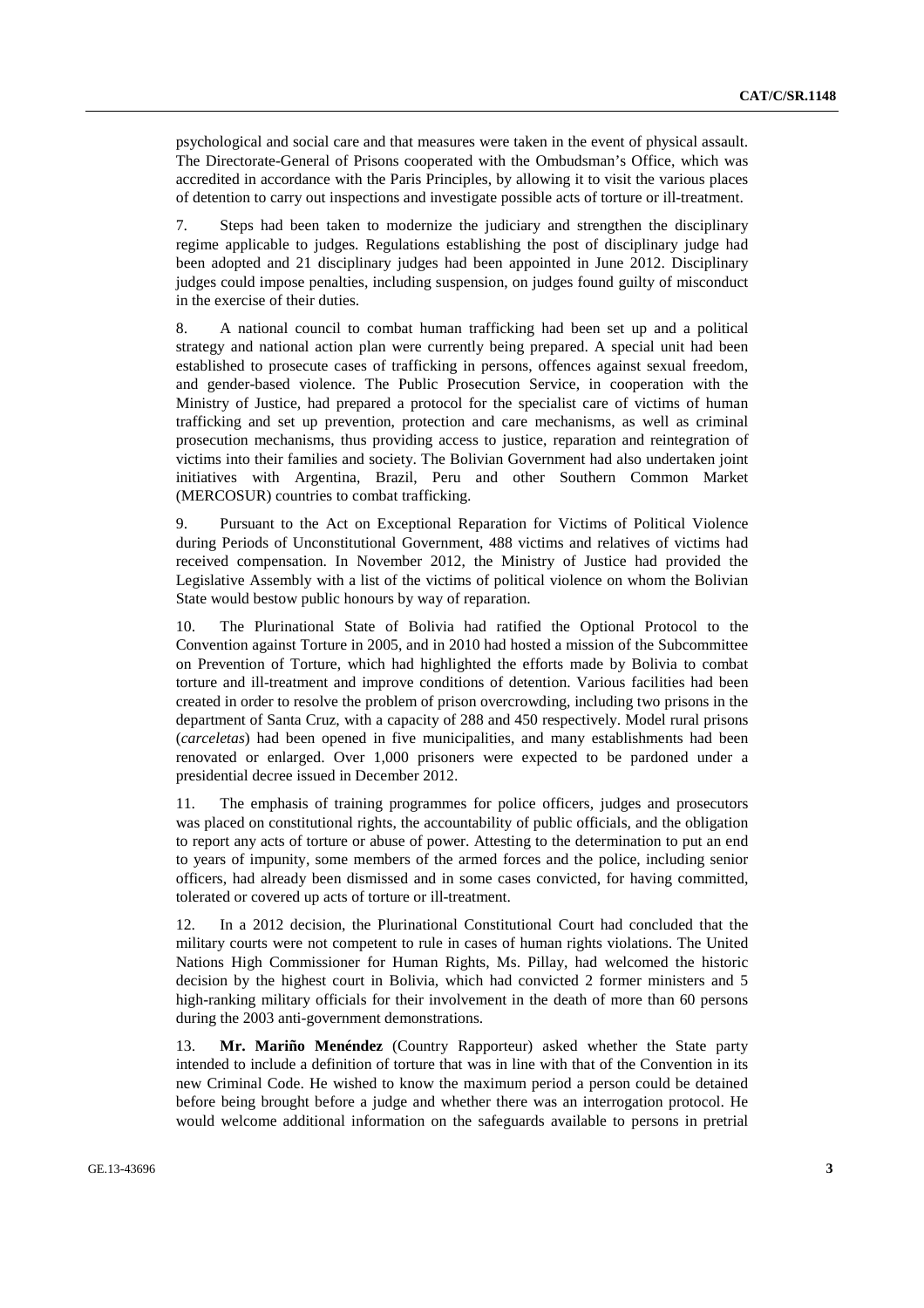detention or police custody and wished to know whether there were registers recording all places of detention and whether confessions obtained under torture could be used as evidence.

14. He would be interested to know whether the profession of forensic doctor was regulated and whether such doctors functioned independently or came under the executive. The delegation might provide details of the complaint mechanisms for reporting illtreatment in detention and the possibility of habeas corpus. Noting that Bolivia had two justice systems — ordinary and indigenous — he wished to know which system dealt with cases of torture.

15. Remarking on the delays in the administration of justice, he asked whether the State party planned to take steps to expedite procedures, particularly in cases involving acts of torture committed against indigenous persons during past demonstrations. He would also like the delegation to comment on whether Bolivia had drawn on the Cartagena de Indias Declaration when drafting its legislation on the protection of refugees, and whether the courts had ever invoked the principle of non-refoulement in their rulings.

16. The delegation might also comment on whether members of the most vulnerable groups, such as women and indigenous peoples, were protected against torture and illtreatment, whether any of the perpetrators of femicide had been convicted, and what the State party intended to do to combat sexual violence against girls at school. Given the high number of maternal deaths as a result of backstreet abortions, he wondered whether the State party would consider abolishing the obligation for pregnant women who had been the victims of rape and in cases where continuation of the pregnancy would put the life of the woman at risk to secure official authorization for an abortion. In conclusion, he asked the delegation whether the State party planned to comply with the obligation to set up a national preventive mechanism in accordance with the provisions of the Optional Protocol, which it had ratified in 2005, and whether it planned to attach greater importance to the Ombudsman's recommendations.

17. **Ms. Sveaass** (Country Rapporteur) asked how the State party specifically intended to give effect to article15 of the new Constitution. She wished to know when the State party would take the necessary steps to fulfil the commitment it had made in February 2010, during the universal periodic review, to declassify confidential information on the enforced disappearances that had taken place between 1980 and 1982 under the dictatorship of Luis García Meza Tejada, and whether the suspected perpetrators of those acts could be brought before the ordinary courts rather than the military courts. Did the State party plan to expedite procedures concerning past human rights violations committed by members of the armed forces?

18. Noting that, some reliable sources indicated that acts of violence against women went largely unpunished (51 final convictions handed down in respect of 247,000 complaints filed between 2007 and 2011), she asked whether the State party intended to set up a court specializing in such cases and, if so, when. She would also be interested to learn what steps were being taken to ensure the safety of girls at school, to protect them from sexual harassment and to punish sexual relations between teachers, in particular, and minors. The delegation might provide details on certain legal provisions on abduction, whereby the perpetrator of the offence could receive a reduced sentence if he undertook to marry a victim who was a minor, even if he had subjected her to sexual violence.

19. She considered excessively vague the State party's replies concerning the police operation at the Las Américas Hotel in Santa Cruz in 2009, during which three clearly unarmed persons had been killed, and would welcome additional information on the matter. She would also be interested to know what measures had been taken to put an end to violence against human rights defenders, extrajudicial killings and excessive use of force.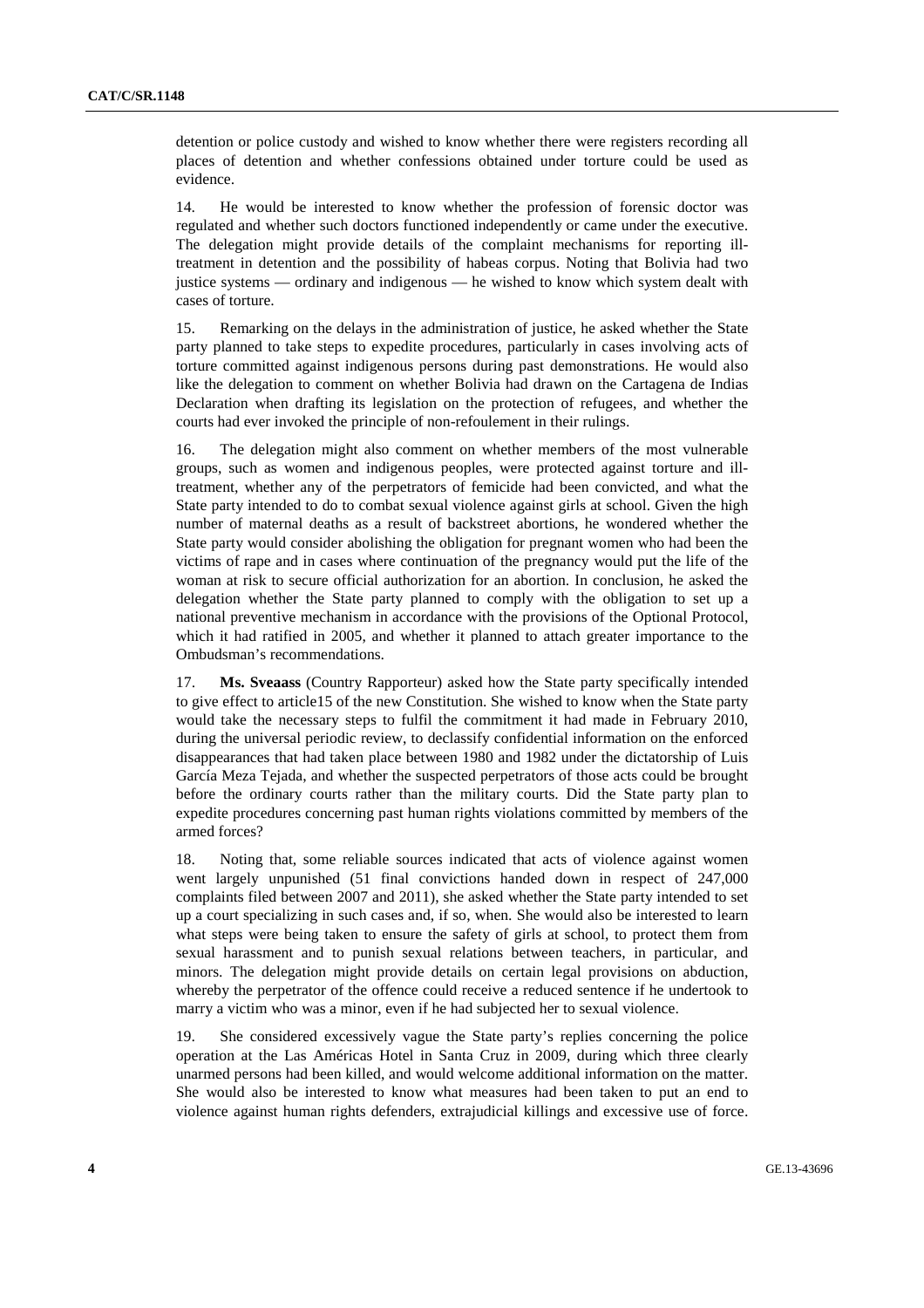She recalled that, under article 10 of the Convention, States parties were obliged to ensure that education and information regarding the prohibition of torture were fully included in the training of law enforcement personnel, civil or military, medical personnel and public officials.

20. The delegation could perhaps indicate the exact number of persons in detention in Bolivia and the prison overcrowding rate. She also wished to know what obstacles had been encountered in the establishment of custody records and records of complaints of torture or ill-treatment and what steps would be taken under the National Human Rights Plan of Action to remedy them. With regard to the Act on Exceptional Reparation for Victims of Political Violence during Periods of Unconstitutional Government (Act No. 2640), she asked which provisions had been amended by Act No. 422 and what impact the amendments might have on pending reparation applications.

21. **Mr. Gaye** asked why the information contained in paragraph 58 of the report, according to which "In the past five years, 85 people have died in police stations", had been presented in the conditional tense in the French version. He asked the delegation to give details of the causes of so many deaths and to indicate what action had been taken in response to the approximately 20 complaints received by the National Directorate of Prison Security between 2009 and 2010 of alleged cases of torture or cruel, inhuman or degrading treatment or punishment, as referred to in paragraph 59 of the report.

22. He would be interested to know which "formalities that persist within the justice system" caused the excessive delays in judicial proceedings and whether there was a disciplinary body of elected members with a fixed mandate in the justice system. With regard to the prison situation, he asked whether forms of punishment other than imprisonment were used in Bolivia. Noting that article 117 of the Constitution provided that "custodial sentences shall not be imposed for a failure to honour debts or financial obligations except as provided for by law", he would like to know which cases were provided for by law.

23. **Mr. Bruni** asked whether a date had been set for the establishment of the national preventive mechanism, which should have taken place in 2006 in accordance with the provisions of the Optional Protocol. He wondered whether the transfer of responsibility for the prison system from the Ministry of the Interior to the Ministry of Justice had been completed and whether the change had resulted in concrete improvements in the prison situation. The delegation might provide details of the provisions on access to medical care in prison, which seemed to be derisory, and the results of the measures taken to ease prison overcrowding. He wished to know the current situation in prisons and whether additional measures were planned. Noting that Circular No. 10/2009 tightened the restrictions on the use of punishments or penalties liable to infringe the rights of persons deprived of their liberty, he asked which punishments or penalties were permitted and which were prohibited in places of detention. The delegation might comment on the particular regulations that applied in San Pedro Prison, the largest prison in La Paz.

24. **Mr. Tugushi** asked the delegation to comment on the provisions of the 2012 legislation on reparations for victims of political violence, under which complainants had to provide evidence that they had been subjected to such acts. Noting that the judgements of the military courts were not always compatible with those of the Inter-American Court of Human Rights and that the activities of the military courts impinged on civil proceedings, he asked whether the State party planned to take steps to remedy those serious shortcomings. He also wished to know what was being done to prevent possible attacks on freedom of expression that might ensue from enforcement of Act No. 045/2010, which set out penalties for media that disseminated racist or discriminatory ideas.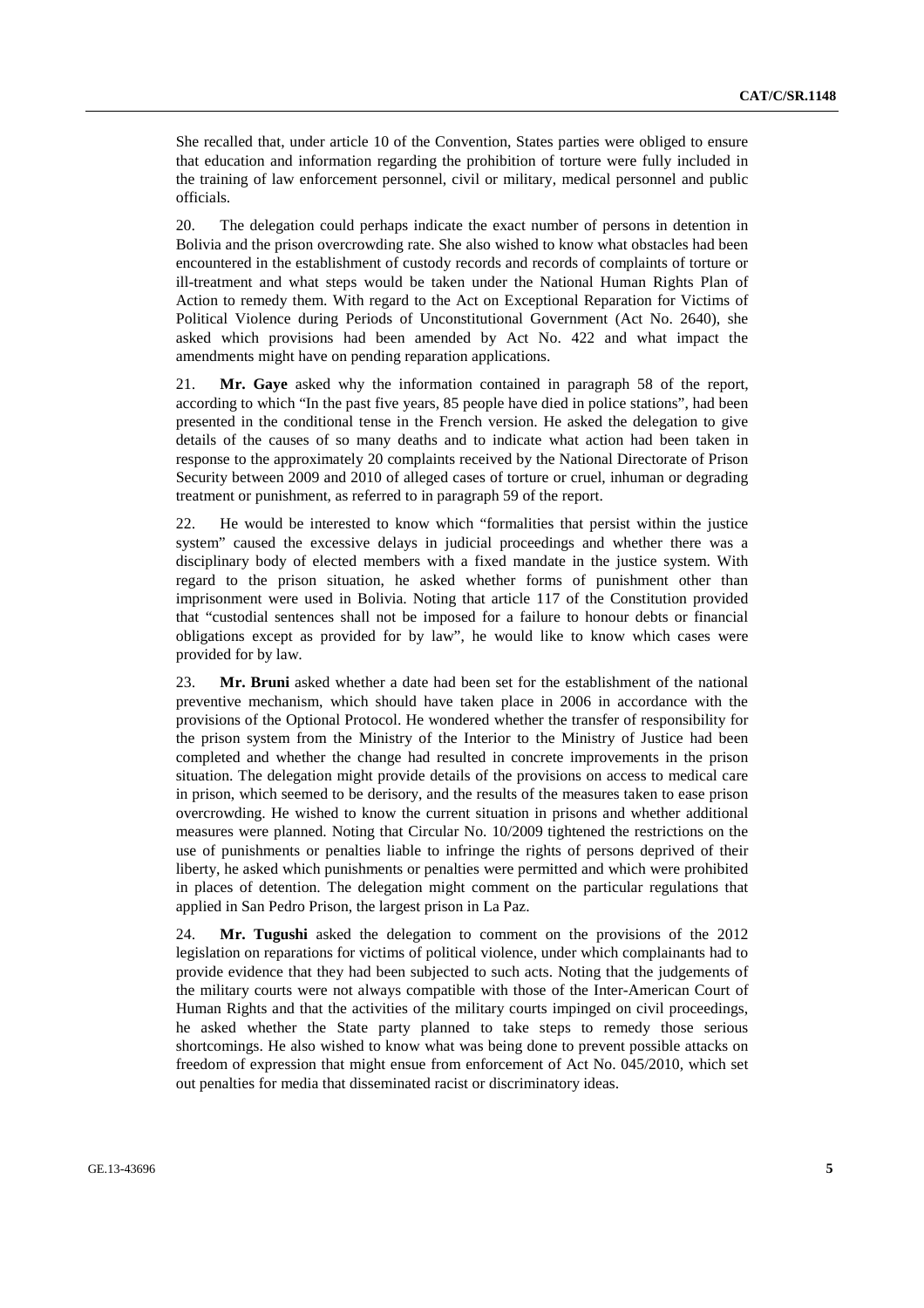25. **Ms. Gaer** asked whether legal proceedings had been initiated and reparations awarded in the cases concerning acts of torture and ill-treatment committed in the context of military training and whether the persons who had made the films showing such acts, which had been broadcast on Bolivian television, had been identified. The delegation might describe the penalties imposed on the perpetrators of femicide and acts of violence against women of indigenous and African descent, and comment on information to the effect that judges favoured conciliation in cases of domestic or sexual violence.

26. With regard to violence and the absence of internal control in prisons, she asked what measures were being taken to prevent violence among inmates and to control prison gang activities. She wished to know whether any prison officials had been convicted of corruption and whether supervision measures were in place in prisons where men and women were detained together in the daytime, particularly to protect women and children from violence. Noting that the Ombudsman had observed that inmates in some prisons had to take out "life assurance" in order to avoid being beaten and subjected to torture, she asked whether the authorities had taken note of those observations and taken measures accordingly. In conclusion, could the delegation provide specific examples of cases in which evidence obtained through torture had been deemed inadmissible by a court.

27. **The Chairperson**, speaking as a member of the Committee, asked for further details about the facilities known as *carceletas*, which was, for her, a disturbing form of incarceration. She noted with concern that, in accordance with Act No. 25/2010 on the judiciary, the settlement of disputes through conciliation acquired the authority of a final decision to the detriment of the judicial institutions, particularly the Public Prosecution Service and the Constitutional Court. The delegation might comment on those points and on the recusal of judges in cases of violence against girls in the school system, which in her view constituted a denial of justice.

28. **Mr. Mariño Menéndez** (Country Rapporteur) asked whether Bolivia sought diplomatic assurances before deporting foreigners and whether migrant workers and members of their families, who faced deportation, could appeal the decision. He would also like to know what measures were taken to combat police corruption and why cases of police brutality in Sucre and Caranavi, for instance, had not been followed by legal action, despite the Ombudsman's recommendations.

29. **Ms. Sveaass** requested further details of Government action in response to the Ombudsman's recommendations and of proceedings initiated as a result of complaints received by the Ombudsman.

*The meeting was suspended at noon and resumed at 12.15 p.m.* 

## **Organizational and other matters**

*Meeting with the Chairperson of the Subcommittee on Prevention of Torture and Other Cruel, Inhuman or Degrading Treatment or Punishment* 

30. *At the invitation of the Chairperson, the Chairperson of the Subcommittee on Prevention of Torture and Other Cruel, Inhuman or Degrading Treatment or Punishment took a place at the Committee table*.

31. **The Chairperson**, welcoming the Chairperson of the Subcommittee, said that it was a pity that no members of the Subcommittee had attended the Committee's twenty-fifth anniversary ceremony. She recalled that, at its 1143rd meeting, the Committee had discussed with the delegation of Romania the establishment of its national preventive mechanism and had asked it to provide a timeline for implementation, which it would forward to the Subcommittee on receipt. She invited the Chairperson of the Subcommittee to present his sixth annual report (CAT/C/50/2).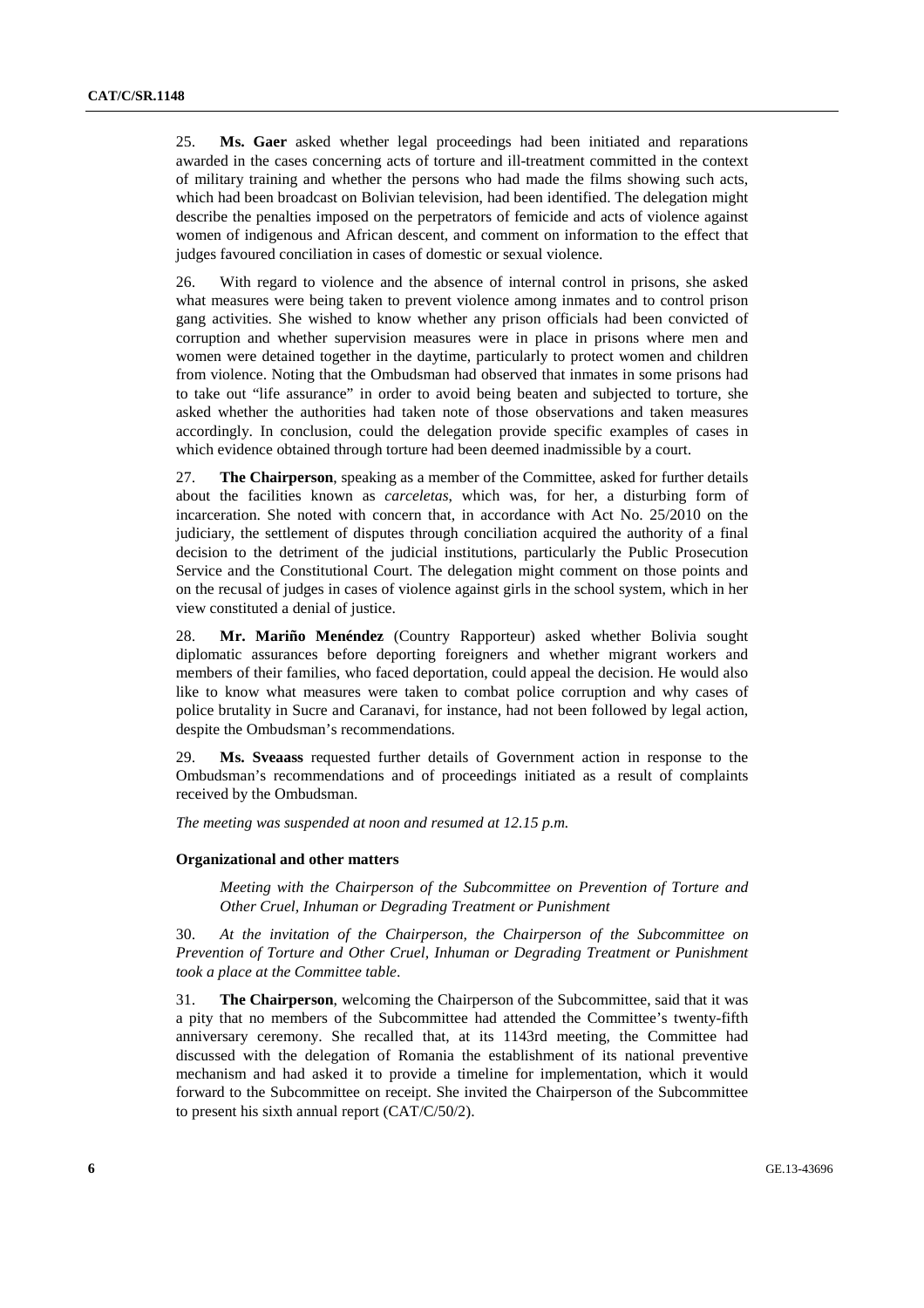32. **Mr. Evans** (Chairperson of the Subcommittee on Prevention of Torture) apologized for the absence of the members of the Subcommittee at the ceremony to mark the Committee's twenty-fifth anniversary. Several members had been on mission in New Zealand that week and the others had also been unavailable. He thanked the Committee in advance for the information concerning Romania which it would be forwarding. Introducing the report, he pointed out that it marked the end of the Subcommittee's "founding" period. A new bureau, composed of the Chairperson and four vice-chairpersons, had been elected in February 2013. Sixty-eight States from every region in the world were now parties to the Optional Protocol, accounting for almost half of the States parties to the Convention against Torture. In 2012, grants had been made for the first time through the Special Fund set up in accordance with article 26 of the Optional Protocol. A second call for applications was under way and the Fund had received new voluntary contributions.

33. The Subcommittee had adopted new working methods, including advisory visits to the national preventive mechanisms. It had also revised its rules of procedure to bring them into line with the Guidelines on the independence and impartiality of members of the human rights treaty bodies (Addis Ababa guidelines). The regional task forces had been strengthened, thus, among other things, informing the discussions on the programme of visits. New ad hoc working groups had been set up on the following topics: systemic issues; the Standard Minimum Rules for the Treatment of Prisoners; induction and ongoing training of Subcommittee members; reprisals; and procedural issues. Furthermore, in its annual report, the Subcommittee outlined its views on two substantive issues, namely the role of judicial review and due process in the prevention of torture in prisons, and the concept of indigenous justice.

34. The number of visits planned each year had increased from three to six. There had been five visits in 2012: two visits under article 11 (a) of the Optional Protocol (Argentina and Kyrgyzstan) and three advisory visits to national preventive mechanisms (Honduras, the Republic of Moldova and Senegal). The planned visit to Gabon had had to be postponed for operational reasons. Of the six visits planned for 2013, two had already been carried out: one advisory visit to the national preventive mechanism in Germany and one regular visit to New Zealand. The Subcommittee deeply regretted that its access to places of detention was sometimes delayed and that some States parties gave too narrow an interpretation of the term "place of detention".

35. In accordance with the established practice, States parties were requested to submit a reply to a country visit report within six months. To date, the replies of four States parties were overdue: Cambodia, Honduras, Liberia and the Maldives. There had been a rise in the number of written replies from States parties, which formed a constructive basis for dialogue with the Subcommittee. The Subcommittee considered that the frequency of its visits should be brought into line with the submission of State party reports to the other treaty bodies, but it had to contend with a serious lack of resources.

36. To date, 43 States parties had established national preventive mechanisms in accordance with article 17 of the Optional Protocol, while 18 States had not yet fulfilled that obligation. The Subcommittee was engaged in ongoing dialogue with the States that had not yet done so. An increasing number of national preventive mechanisms were submitting their annual reports to the Subcommittee, which also maintained contacts with the mechanisms outside of its advisory visits, particularly during its sessions.

37. The Subcommittee also maintained close relations with the Committee against Torture and other regional and international bodies and civil society organizations. Cooperation and coordination between the Subcommittee and Committee could be further strengthened by improving the exchange of information, for instance on the concluding observations adopted by the Committee, and ensuring that the visits of the two bodies were complementary. Subcommittee members were willing to explore all avenues.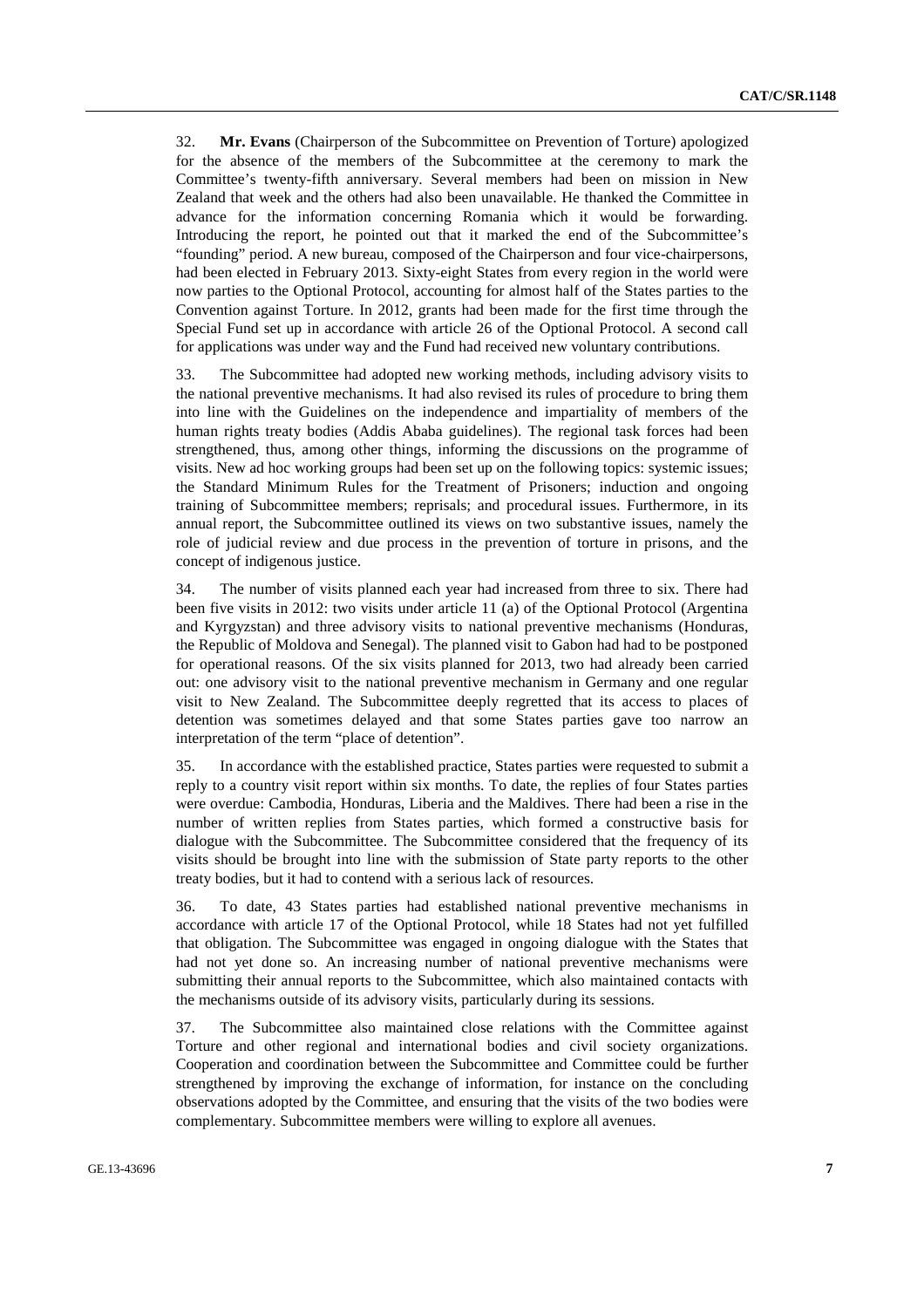38. **Mr. Tugushi** asked whether the projects financed by the Special Fund were followed up and whether projects involving the implementation of recommendations to the national preventive mechanisms were eligible for funding. He wished to know the extent to which States parties were prepared to make the country visit reports public and whether there were any statistics on that particular. He would also be interested to hear the Subcommittee's impressions of developments in the establishment of national preventive mechanisms.

39. **Mr. Bruni** said that the issue of the national preventive mechanism had been raised systematically during the Committee's meetings with State party delegations. He asked whether the description of projects financed by the Special Fund was made public. He pointed out that the Committee had tasked Mr. Tugushi and himself with addressing the issue of reprisals, and he would be happy to cooperate with the Subcommittee on the matter.

40. **Ms. Gaer** noted with interest that the regional group with the most States parties to the Optional Protocol was Eastern Europe, even though it represented the smallest group of States Members of the United Nations. With regard to indigenous justice, she was concerned that the point of view expressed by the Subcommittee could be seen as condoning traditional practices that were often very discriminatory towards women. The precautions outlined in paragraphs 82 and 83 of the report did not seem adequate.

41. **Ms. Sveaass** said that the Committee would soon be discussing with Bolivia the establishment of its national preventive mechanism, and invited the Chairperson of the Subcommittee to share his observations in that regard. It would be useful for the Committee and the Subcommittee to cooperate on the issues of reprisals and the Standard Minimum Rules for the Treatment of Prisoners.

42. **Mr. Wang** Xuexian said that the Committee could draw on the Subcommittee's new working methods, conducting special visits to countries that had not submitted a report.

43. **The Chairperson** supported the views expressed by Ms. Gaer on the position of women in indigenous justice.

44. **Mr. Evans** (Chairperson of the Subcommittee on Prevention of Torture) said that follow-up of the projects financed by the Special Fund was carried out by the Grants Committee of the Office of the United Nations High Commissioner for Human Rights, which was responsible for the administration of the Fund under the provisional system currently being reviewed. Advisory visits to national preventive mechanisms in 2012 had been the first of their kind. If, in future, there were public reports on such visits, grants could be requested for projects designed to implement the recommendations contained therein. He did not know where a description of the funded projects could be found, but agreed that that information would be useful.

45. The Subcommittee actively encouraged States parties to publish the country visit reports, which was increasingly the case, but it fully respected their decision if they chose to keep them confidential. The number of national preventive mechanisms continued to rise, but they often faced budgetary pressure. If a State party decided simply to assign new responsibilities to an ombudsman or other institution for the defence of human rights, following the "Ombudsman Plus" model, it was important that they were allocated adequate financial resources. The Subcommittee encouraged governments to provide preventive mechanisms with different financing from that of the ministerial bodies. Even if there was a lack of resources, the mandate of the national preventive mechanism should not be considered secondary. Ideally, the Subcommittee and the Committee could discuss the situation in a given State party before the issue of the national preventive mechanism was raised during the dialogue between the Committee and the delegation.